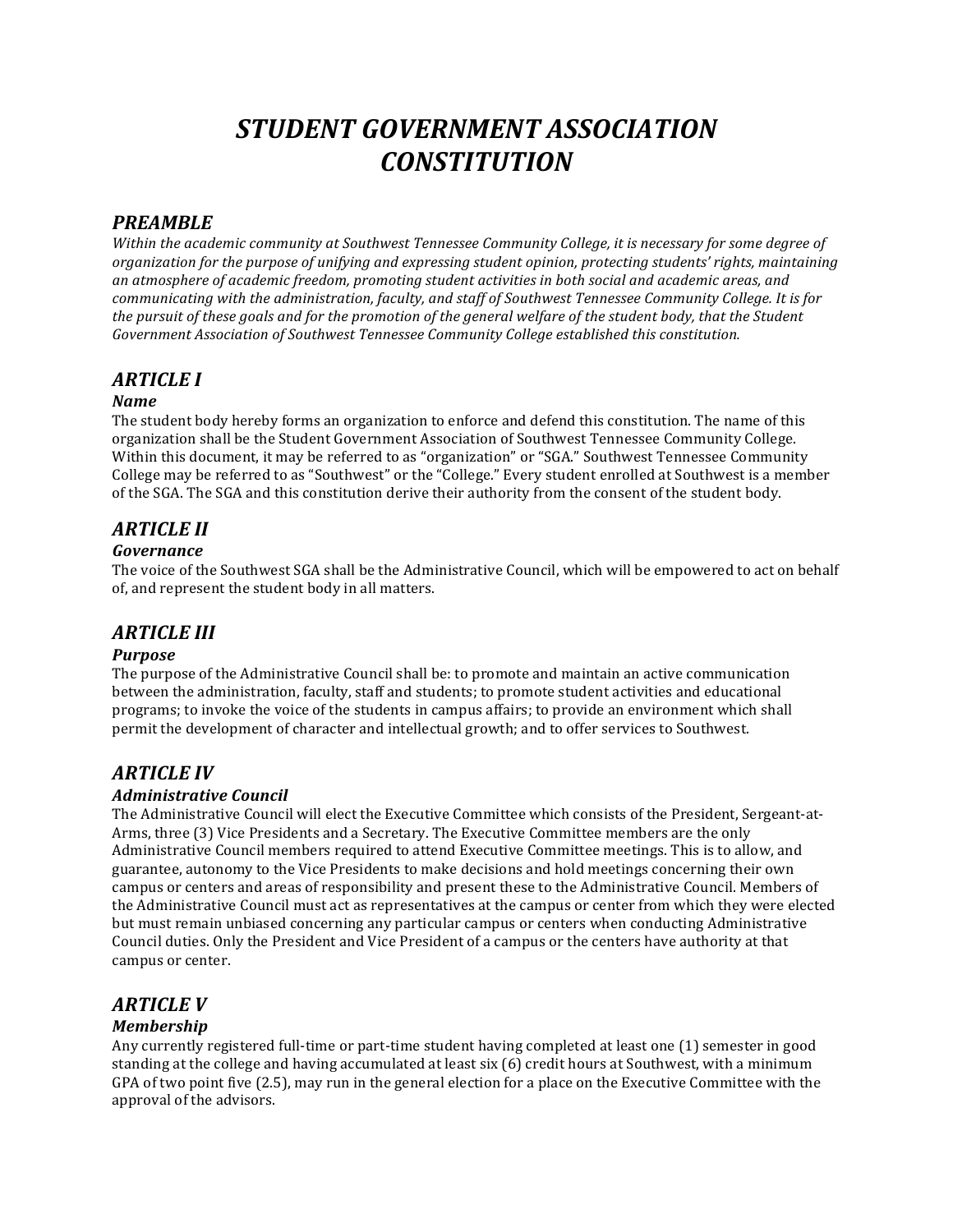# *ARTICLE'VI*

### **Tenure of Office**

No student shall be elected to the SGA more than two (2) years. This article will be open to evaluation annually by the SGA advisors and the Vice President for Student Services and Enrollment Management.

A representative may resign or leave SGA at any given time without penalties only if he/she provides proper documentation for: medical, family issues, classes and/or grade point average are in jeopardy or job promotions.

# *ARTICLE'VII*

### *Right'of'Suffrage*

Any currently registered student of Southwest who holds a valid ID card may vote during the general elections, or in other "special" elections that may be called by the Administrative Council.

### *ARTICLE'VIII*

### *Student'Government'Advisor*

Each main campus and the satellite centers will have no less than one SGA Advisor. Each Advisor will be voted on by the SGA of that campus or center and will be approved by the Vice President for Student Services and Enrollment Management for acceptance by the SGA. An advisor can be a faculty or staff member.

### *ARTICLE'IX*

### *Dissolution*

In the event of dissolution of the SGA, all organizational funds will be placed in a Student Activities fees fund.

# *ARTICLE'X*

### *Representation*

The number of Administrative Council members will be no more than sixteen  $(16)$  as follows: Section 1: For the main campuses there will be five  $(5)$  Administrative Council members. (A main campus is defined as a campus so designated by Southwest).

Section 2: Every main campus will have a Vice President.

Section  $3:$  For all satellite centers combined, there will be six (6) Administrative Council members. Section 4: There will be one (1) Vice President to represent the satellite centers.

# *ARTICLE'XI*

### *Accessibility*

SGA Administrative Council members will have e-mail accounts provided by the College and e-mail accounts will be published and/or posted throughout the campuses.

### *ARTICLE'XII*

### *Impeachment and Recall*

Section 1: An Administrative Council member may be impeached, recalled, or sanctioned.

Section 2: The student body may recall an Administrative Council member. Verifiable signatures from fifteen (15) percent of students registered at the College at the time of this action shall be sufficient.

Section 3: The Administrative Council members and the student body shall both have the power to present charges against an elected official representing the College to initiate impeachment proceedings.

Impeachment requires a four-fifths  $(4/5)$  majority vote of all Administrative Council members at the College. Section 4: Reasons for disciplinary action shall be: misappropriation of SGA funds; violation of the student code of conduct; school suspension; GPA below two point five (2.5); failure to carry out duties of the office held; or one (1) un-notified absence from meetings or other Administrative Council activities during any semester.

Section 5: A member removed may be required to return to the College any compensation received for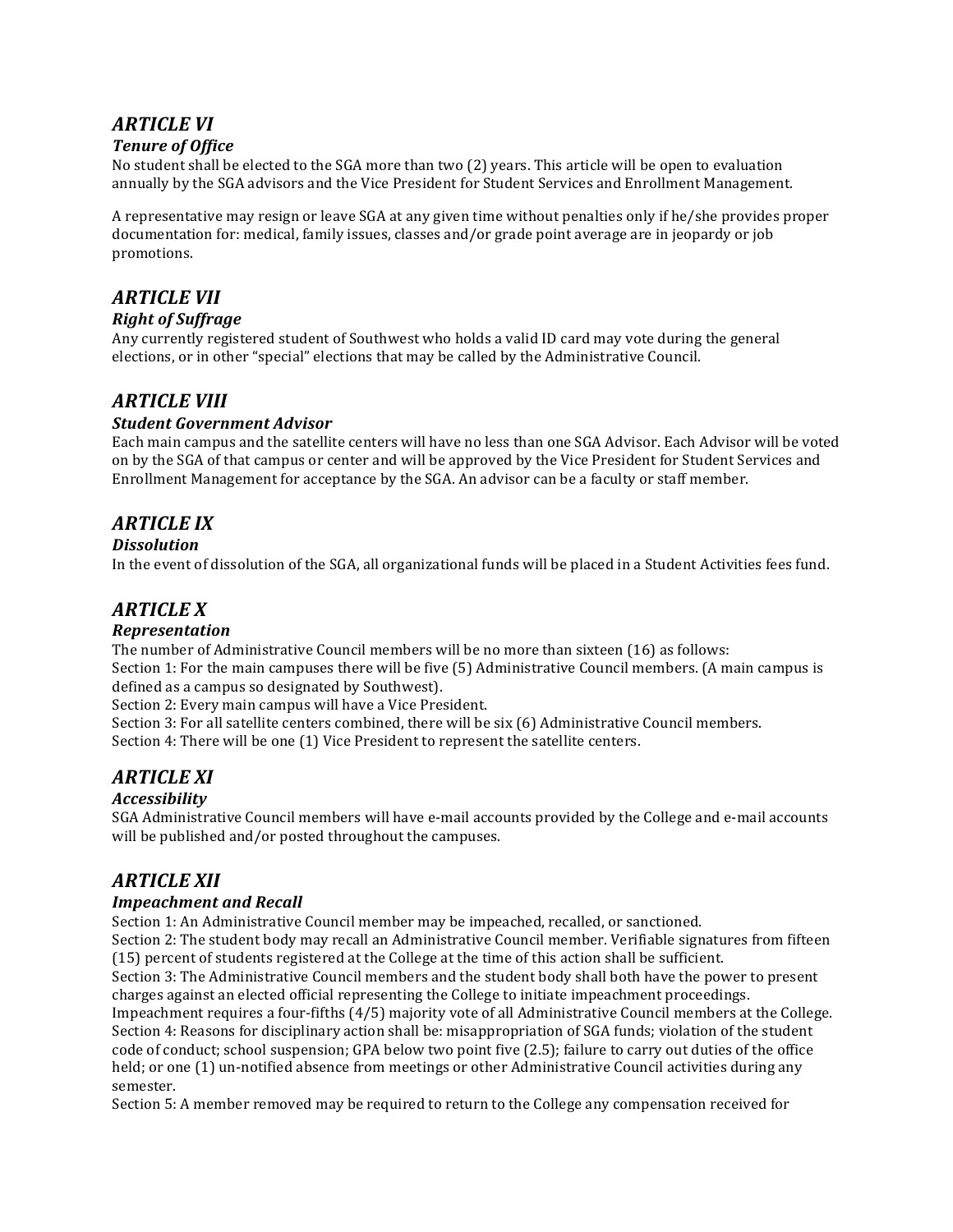services rendered to the SGA for the semester in which this action takes place. The decision will be made at the discretion of the Administrative Council and approved by the Advisor.

Section 6: A sanction requires a two-thirds  $(2/3)$  majority vote of all the members of the Administrative Council. A six (6)-member committee formed of the Executive Committee will determine the extent of the sanctions.

Section 7: A member of the Executive Committee may be removed from their office by a three-fourths  $(3/4)$ majority of the Administrative Council.

# *ARTICLE'XIII*

### *Meetings*

Section 1: An SGA meeting will be held two (2) times each month during the fall and spring semesters. The advisors will determine these meetings.

Section 2: Executive Committee meetings will be held each month during the fall and spring semesters. Section 3: General meetings will be held during the fall and spring semesters as determined by the SGA Vice Presidents at their respective locations.

Section 4: Special meetings may be called by the President, at the request of the College Administration, or by the Vice Presidents at their respective locations.

Section 5: Regular meetings will be held on the first and third Wednesday of each month at  $2$  p.m. at alternating locations. All general meetings must be announced at least one  $(1)$  week in advance. Any special called meeting requires at least forty-eight (48) hours' notice. Cancellation of any meeting requires fortyeight (48) hours notification unless there are extenuating and unusual circumstances.

Section 6: The Administrative Council members are expected to attend all of their respective regularly scheduled meetings. Members must attend seventy (70) percent of the meetings or risk being dropped from the Administrative Council. If any Administrative Council member has three (3) consecutive absences, disciplinary actions will be administered.

Section 7: The Administrative Council meetings will be open to all members of the student body, but only Administrative Council members will have voting privileges. However, the President will grant speaking privileges to non-Administrative Council members.

Section  $8:$  A quorum consists of fifty (50) percent plus one (1) of the voting members of the Administrative Council who are required to be in attendance. A simple majority consists of fifty (50) percent plus one (1) of the members present.

Section 9: An agenda is required for all meetings. The agenda will be e-mailed to all members who are to attend said meeting no less than five (5) days before the meeting is to take place. In the case of an emergency meeting, the agenda will be e-mailed as soon as possible.

Section 10: All SGA minutes will be posted on the SGA web page five (5) days after the meeting and approved by the Administrative Council.

Section 11: If for any reason a member cannot attend a meeting, the member must contact two  $(2)$  of the following: Advisor, President, Sergeant at Arms, Vice President or the Secretary. This is to ensure accountability.

Section 12: For any topic under discussion, the speaker on the floor has two minutes to speak.

### *ARTICLE'XIV*

# *General'Qualifications'of'Members'of'the*

### *Executive'Committee*

All members of the Administrative Council Committee must have completed one (1) semester at Southwest, have a cumulative grade point average of two point five (2.5), be in good standing with the College and be currently enrolled in a minimum of six  $(6)$  hours at the College. A member will be placed on probationary status by the Executive Committee, if a member is not in good standing with the College during their term or if their grade point average falls below two point five  $(2.5)$ .

### *ARTICLE'XV*

### *Executive'Privilege*

The SGA President and Vice Presidents have the authority to make sound and well-calculated decisions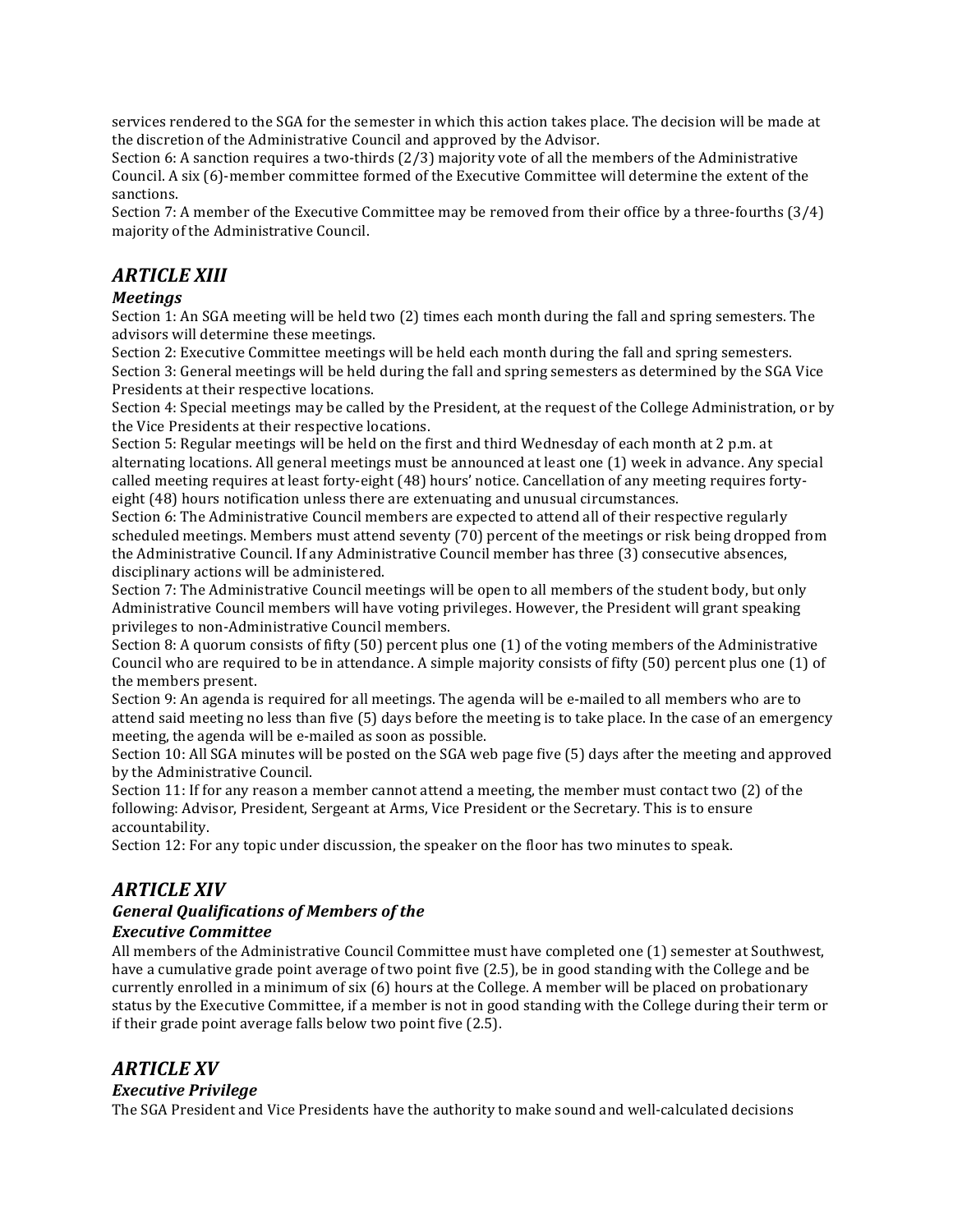without the vote of the SGA. This authority does not include expenditures of SGA funds.

# *ARTICLE'XVI*

### *Evaluation'of'SGA'Members*

All members of the SGA will have their job performance evaluated at least two (2) times a year. The evaluation results will be made available to the President of the College, the Vice President of Student Services and Enrollment Management, the SGA Advisors, the student body on the SGA web-site, and all SGA members.

Section 1- The SGA President will be evaluated by the SGA advisors.

# *ARTICLE'XVII*

### *Vacancies*

Should the Office of President become vacant, the position will be opened to Vice Presidents. If more than one (1) Vice President is interested, there shall be a vote by the Administrative Council. If none of the Vice Presidents are interested in the Office of President, the position will be opened to all members of the Administrative Council and its sub-committees. If more than one (1) member is interested, there shall be a vote by the Administrative Council to fill the position. If no members meeting the qualifications are interested, the position will be opened to all members of the student body meeting the qualifications for the position. The persons interested will submit a petition just as though they were entering a general election. Vacancies occurring in the offices of the Administrative Council will be filled by nominations and a vote held by the Executive Committee. If the office is not filled by this procedure within one (1) month of the office being vacated, the SGA President shall appoint a replacement, subject to a simple majority approval by the Executive Committee.

# *ARTICLE'XVIII*

### *Standing'Committees*

### **Student Election Commission:**

The Student Election Commission (SEC) shall:

- Operate independently of the SGA.
- Be supervised and directed by the Office of Student Activities.

• Be composed of five (5) full-time or part-time students with a GPA of two point five (2.5), appointed by the SGA Advisors.

• Select a chairperson.

• No SEC member shall be allowed to run for office in the SGA while serving on the SEC unless he/she resigns officially from the SEC by forwarding a letter of resignation to the Coordinator(s) of Student Activities.

• The SEC shall be seated no less than three (3) weeks before any election.

#### **Traffic Appeals Committee:**

The Traffic Appeals Committee shall:

- Review Traffic Appeals on a weekly basis.
- Appeals must be completed each week.
- Make fair-minded rulings.
- Consist of one (1) member appointed by each Vice President and two (2) students from the student body appointed by the Advisor to that Vice President.
- Follow the appeals procedures established by Southwest Policy.

#### **Angel Tree Committee:**

The Angel Tree Committee shall:

- Consist of one (1) Chair person or Co-Chairs elected by SGA.
- The Chair person/Co-Chairs will work with the point of contact at the local adopted school selected by Southwest Tennessee Community College Student Activities Advisors.
- The Chair person/Co-Chairs may form a sub-committee of SGA volunteers to assist in the process.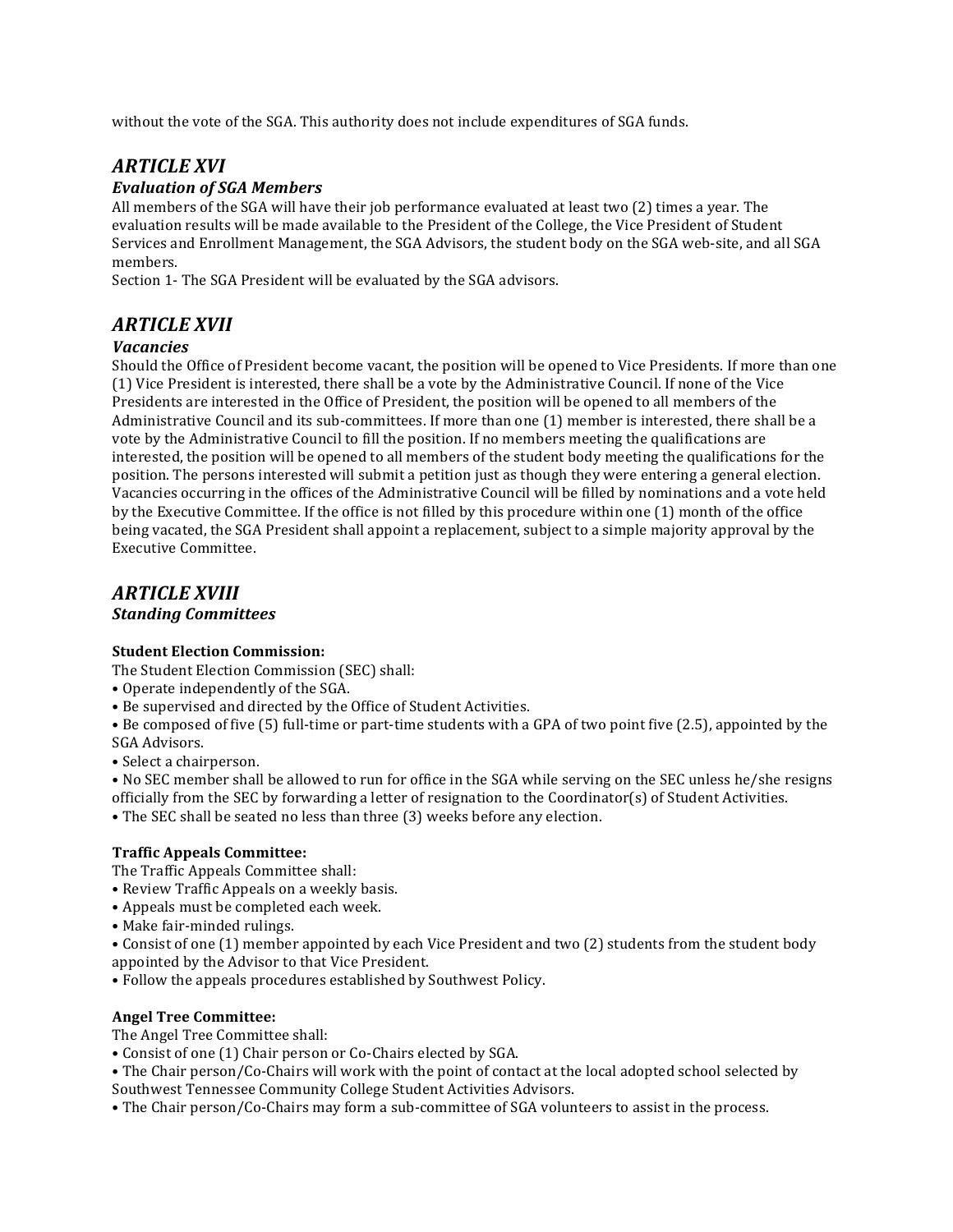• The Chair person/Co-Chairs will make bi-weekly reports to the SGA President.

• The Chair person/ Co-Chairs are responsible for ALL planning and organizing for this committee that is associated with this position (i.e. pick-up and drop-off of gifts, the number of students that needs sponsors at the local adopted school, gift wrapping, collecting of any donations, etc.).

• The Chair person/ Co-Chairs will keep the President informed of any changes that was not addressed during the bi-weekly meeting report via email.

#### **Talent Show Committee:**

The Talent Show Committee:

• Consist of one (1) Chair person or Co-Chairs elected by SGA.

• The Chair person/Co-Chairs will be responsible for ALL planning and organizing of the Annual Talent show (i.e. booking participants for the Talent show (Current Students ONLY), the order of service, Music-band or DJ, microphones, sound system checks etc.

• The Chair person/Co-Chairs may form a sub-committee of SGA volunteers to assist in the process.

• Sub-committees are responsible for completing all tasks assigned or volunteered for.

• The Talent Show is an ANNUAL SGA sponsored event and it will alternate between the two (2) Main Campuses (Macon on the EVEN years and Union on the ODD years).

• Must have at least one (1) full dress rehearsal one (1) week prior to the Annual SGA Talent Show.

• The Chair person/Co-Chairs will make bi-weekly reports to the SGA President.

• The Chair person/Co-Chairs will keep the President informed of any changes that was not addressed during the bi-weekly meeting report via email.

#### **Scholarship#Committee:**

The SGA Textbook Scholarship Committee shall:

• Be committed and dedicated in making sure that ALL manners of the scholarship are complete for the fiscal year.

• Be comprised of a subcommittee board of SGA volunteers containing: one (1) committee chair, co-chair, and treasurer elected by SGA.

• If criterion needs to be amended, the proposed amendment must first be approved by a majority vote of the current SGA members.

• Review scholarship applications along with select members of scholarship committee in order to select  $scholarship recipient(s)$ .

- Select scholarship recipient(s).
- Ensure monies are raised in a timely manner and placed in fund for scholarship recipient(s).
- Create, propose, and ensure fundraising ideas/activities are in place for the scholarship.

• The Chair person/Co-Chairs will make bi-weekly reports to the SGA President.

• The Chair person/Co-Chairs will keep the President informed of any changes that was not addressed during the bi-weekly meetings report via email.

### *ARTICLE'XIX*

### *Compensation*

All SGA members will be required to work twenty-five (25) hours per month to receive stipend check each month.

### *ARTICLE'XX*

### *Ratification'and'Enactment'of'the'Constitution*

Section 1–Ratification Requirements. This Constitution shall be considered ratified by a vote of a simple majority of the Administrative Council, and with the signature approval of the proper College authorities. Section 2–Enactment of the Provisions. Upon ratification of this Constitution by the Administrative Council, all articles of this Constitution shall be binding upon the SGA of Southwest and on all organizations established by that organization.

Section 3–Amendment Provisions. Amendments to this document, after the first day of July each year will require a four-fifths (4/5) majority of all members of the Administrative Council.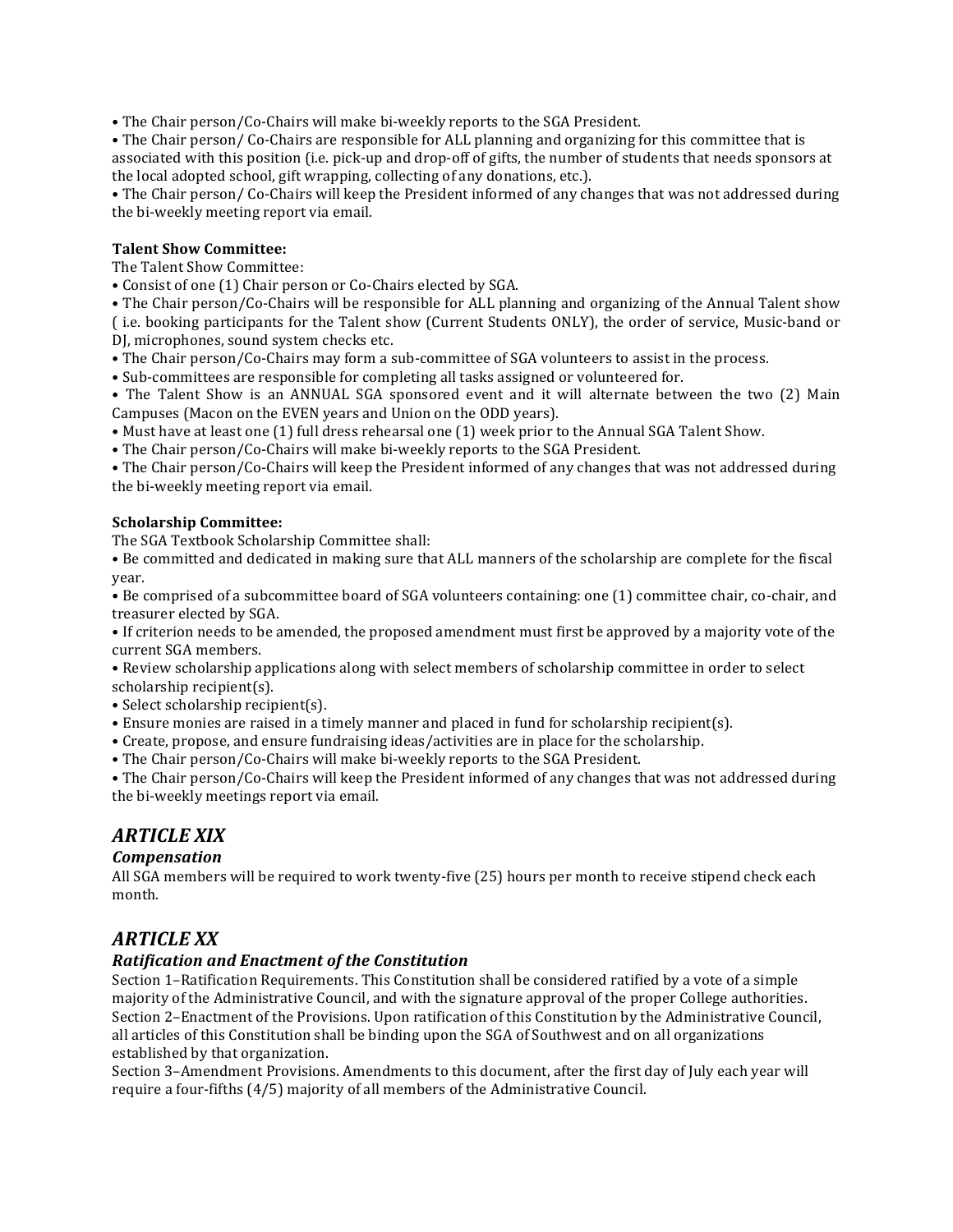# *ARTICLE'XXI*

### *Disciplinary'Actions*

The following disciplinary actions will take place if any member of the Administrative Council is in noncompliance with the SGA constitution, approved minutes, policies and/or rules set up by the SGA of Southwest. Each counseling session will include: the Counselee, Vice-President, President, and/or Advisor(s). 1. The first violation will be disciplined verbally (documented) by the Vice President of their campus, the President of the SGA, and the Advisor(s).

2. The second violation will be written. The violator will be asked to come to a meeting with their campus Advisor, the President, and the Vice President of their campus. During this meeting the violator will be counseled and given a written warning.

3. The third violation constitutes the possibility of being relieved of duties from the Administrative Council position by a four-fifths (4/5) majority vote of the Administrative Council. If relieved of duties by the Administrative Council there will not be an appearance in front of the Executive Committee. If a member is not relieved of their duties by the Administrative Council by four-fifths  $(4/5)$  majority vote, the Administrative Council member shall then appear before the Executive Committee. The Executive Committee will then determine if the member shall remain on the Administrative Council or be relieved of duties from the administrative Council by a majority vote.

# *ARTICLE'XXII*

### *Bylaws*

The SGA may create Bylaws to elaborate on rules and procedures in addition to those set forth in this Constitution. However, in cases where the Bylaws conflict with this Constitution, this Constitution shall prevail.

Section 1– Ratification Requirements. Bylaws shall be considered ratified with the vote of a simple majority of the Executive Committee of the SGA of Southwest with approval of the proper College authorities. Section 2– Enactment of the Provisions. Upon ratification of these Bylaws by the Executive Committee they shall be binding upon the SGA of Southwest, and on all organizations established by that organization. Section  $3$ – Amendment Provisions. Amendments to any Bylaw will require a four-fifths (4/5) majority vote of all members of the Administrative Council.

*I*

### *General'duties'of'Members'of'the'Executive*

### *Committee:*

Check and respond to all e-mail messages consistently and in a timely manner. Electronic mail will be checked no less than once every day excluding weekends and holidays. If a problem arises with a member's e-mail account, it is to be reported to the President, Sergeant at Arms, Vice President, or Secretary as soon as possible.

### *II*

### *A'Representative'elected'to'the'Executive*

### *Committee:*

1. Shall maintain the dignity and integrity of the office in all matters relating to the business of the SGA and Southwest.

2. Shall maintain a neat and professional appearance when representing the SGA.

3. Shall make themselves available to the members of the student body that they represent. Those who cannot or do not will be required to maintain regular scheduled office hours as assigned at their represented campus. 4. Shall post and publish current contact information on the bulletin boards, the College student newspaper,

and the SGA and Southwest Web sites.

5. Shall do their best to view all situations brought to them from the perspective of all parties involved before taking any action.

6. Shall seek the advice of one (1) of the Vice Presidents before taking any action that may obligate the SGA. 7. Shall be fair to both the Students, Southwest, and take all circumstances into account.

*III*

# *Duties'and'Responsibilities'of'Officers*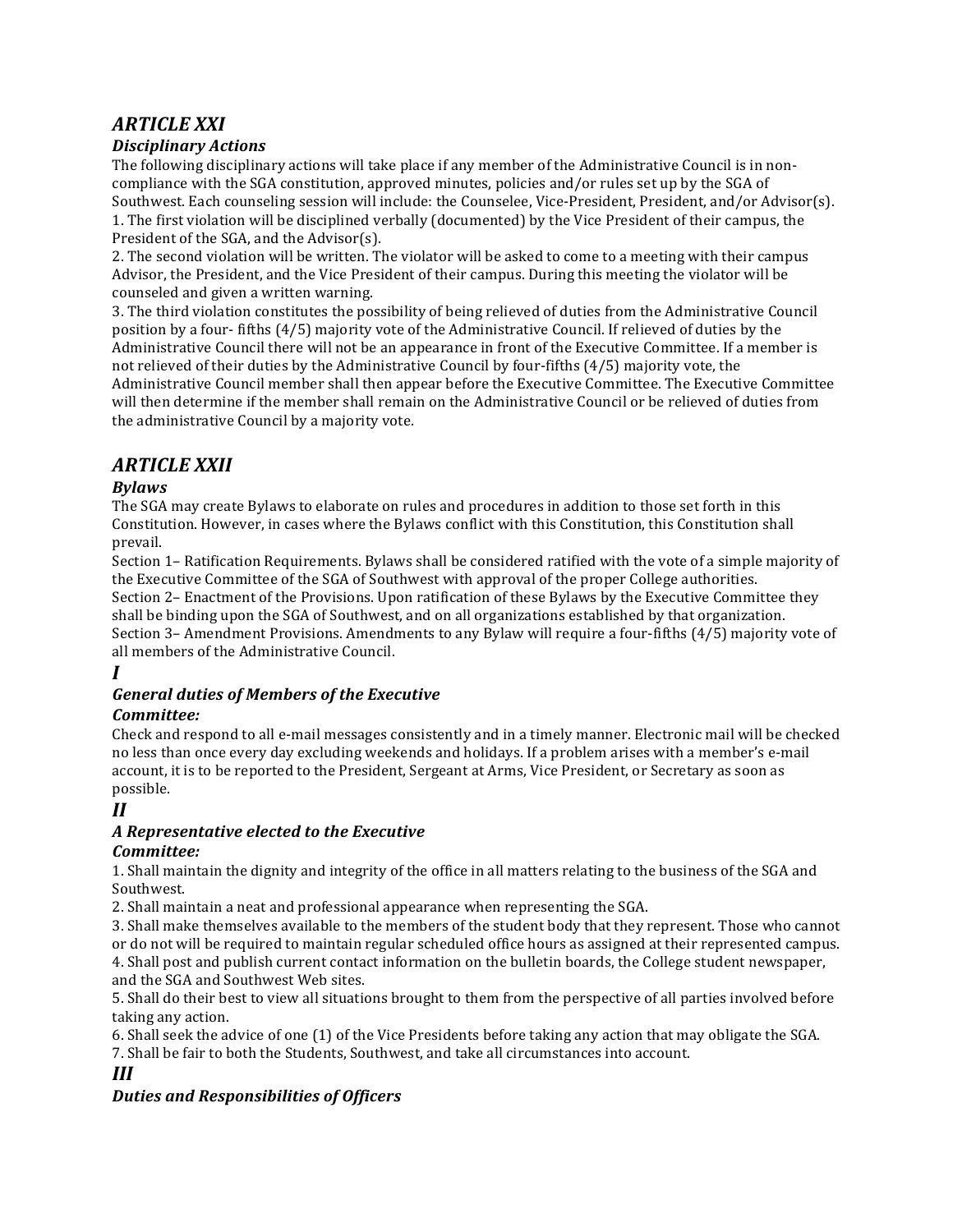All officers of the SGA shall abide by the following duties and responsibilities:

### **President's Duties:**

1. Shall have the power to call Administrative Council, full Executive Committee members, and special SGA meetings.

2. Shall preside at all meetings of the Administrative Council, the college wide Executive Committee, and all special SGA meetings.

3. Shall serve as an ex-officio member on all committees, and shall be able to vote on all committees' business only in the case of a tie vote.

4. Shall make himself/herself available to the student body.

5. Shall not serve as a representative at the Campus that elected them to the position of representative.

6. Shall by position, sit on certain standing committees of the College including, but not limited to, the College Council and the Strategic Planning Committee and shall fill, by appointment, positions on other committees of the College.

7. Shall carry out the administrative functions of the Executive Committee members.

8. Shall have the power to call special elections to fill vacant positions.

9. Shall have the power, in conjunction with the advisors to the SGA, to appoint members of the Student Election Commission. All budget money spent must be approved and signed by President and Advisor.

10. Shall appoint the Sergeant-at-Arms who will become a member of the Administrative Council.

11. Shall attend all meetings and participate in the Tennessee Board of Regents (TBR) SGA President's Council.

12. Shall insure all campus Vice Presidents are having regular meetings through the submission of the campus meeting minutes.

13. Shall meet with the Vice President for Student Services and Enrollment Management once a semester.

14. Shall not vote in Executive Committee or Administrative Council meetings except in the case of a tie.

#### **Sergeant-at-Arms' Duties:**

1. Shall assist the President of the SGA.

2. Shall make himself/herself available to the student body.

3. Shall serve as Parliamentarian to arbitrate, in accordance with Robert's Rules of Order, any procedural disputes arising from any meeting of members.

4. Shall keep the records of member attendance at meetings. The records will be made available to the President and Vice Presidents and advisors.

5. Shall function as the President, in the President's absence, to preside over meetings and exercise the President's authority to cast a tie-breaking vote.

6. Shall act as President if the President cannot fulfill the duties of his/her office for any reason until position is filled.

7. Shall perform other duties assigned by the SGA President.

### **Vice Presidents' Duties:**

1. Only the Vice Presidents shall have executive authority over the areas to which they were elected.

2. Shall assist the President in all matters of business of the Administrative Council.

3. Shall appoint members to the SGA Committees, and shall receive frequent reports from committee members.

4. Shall by position sit on certain standing committees of the College and aid in College committee ssignments.

5. Shall appoint a traffic appeals person for his/her area.

6. Shall make himself/herself available to the student body.

7. Shall perform additional duties assigned by the President.

8. Shall attend with the President at least one meeting of the Tennessee Board of Regents. A member of the Administrative Council may be sent to represent the President at these meetings if the President cannot attend.

9. Shall preside at Executive Committee and special SGA meetings at their respective areas.

#### **Secretary's#Duties**:

1. Shall be responsible to the President.

2. Shall notify Administrative Council members of called or regularly scheduled meetings, conduct roll call, record minutes, prepare and distribute minutes to all Administrative Council members, advisors, and the Office of Student Activities.